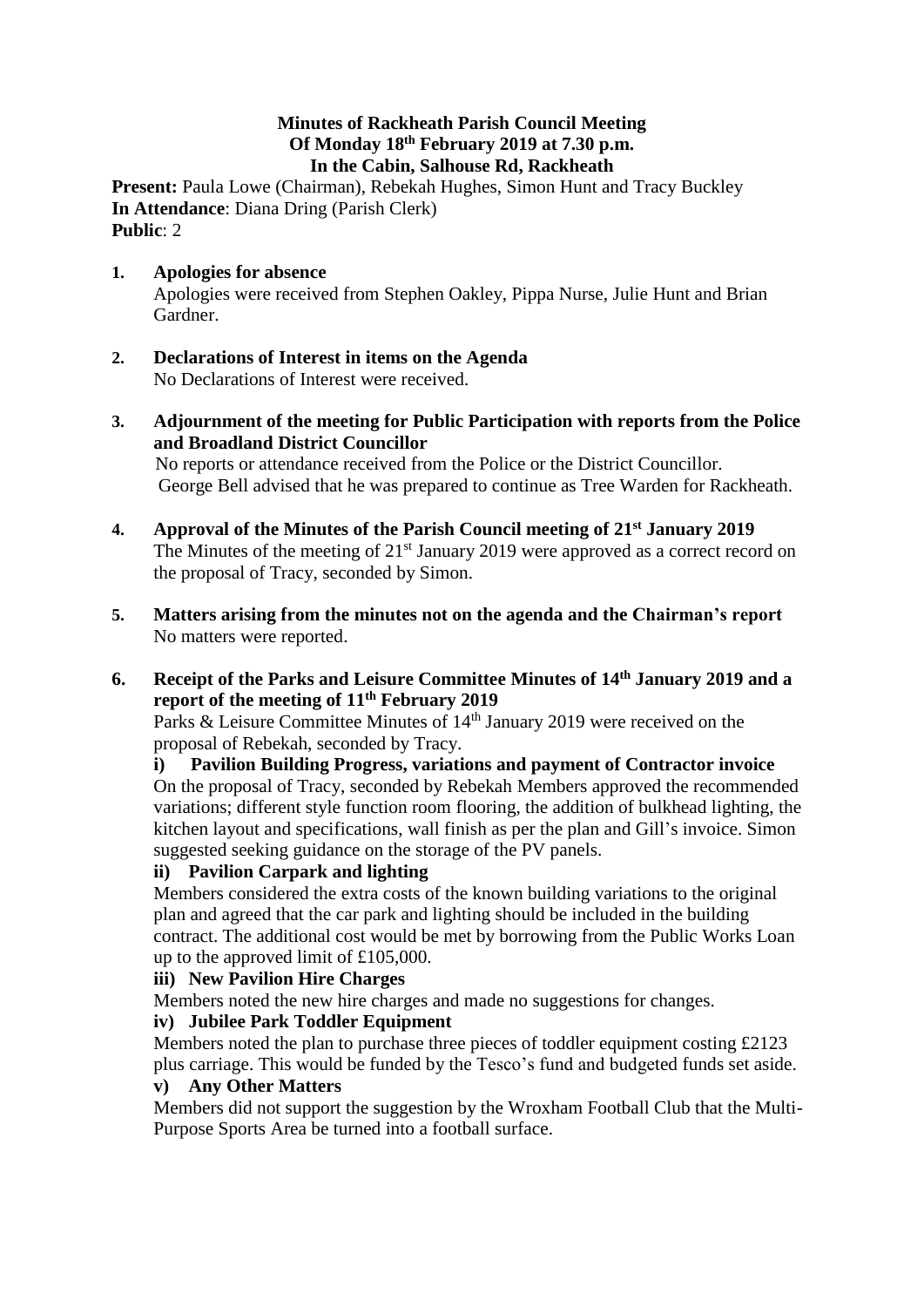### **7. Great British Spring Clean 22nd March to 23rd April 2019**

Agreed to promote the Great British Spring Clean through social media, the school and display the poster on the noticeboards

**8. Receipt of the Planning Committee Minutes of 28th January 2019 and response to the amended Planning Application for 322 homes at land off Green Lane West to reduce the level of affordable housing to be built from 33% to 28%**

The Planning Committee Minutes of  $28<sup>th</sup>$  January 2019 were received on the proposal of Rebekah, seconded by Tracy.

Members felt disappointed that the level of affordable housing had been reduced and that the level should have been maintained as the statistics did not show the real picture of people in need of affordable housing in Rackheath.

# **9. Norfolk County Council plan to convert part of Salhouse Rd footway to a combined cycleway**

Members pointed out that the plan showing the junction of Salhouse Road and Sam Smith Way was incorrect as the layout had changed since the Newbury Homes estate had been built. It was also felt that the Salhouse Rd footway was not wide enough and was not linked to any other cycleway and seemed unnecessary and a waste of money.

### **10. Appointment of a Parish Tree Warden and donation towards the Tree Warden Service**

On the proposal of Simon, seconded by Tracy, George Bell was approved as Rackheath voluntary Tree Warden, a role he had previously held for some years. It was also agreed to donate £25 to Tree Warden service.

# **11. Rackheath Community Speedwatch Scheme Progress**

Interest had been received from eight volunteers, who will need to be vetted by the Police and then trained to provide Speedwatch in the Parish. There would be no cost to the Parish Council.

#### **12. Accounts**

#### **i) Approval of Payments**

The following payments were approved on the proposal of Tracy, seconded by Simon;

| D Dring              | <b>January Salary</b>                | £815.58    |
|----------------------|--------------------------------------|------------|
| D Dring              | Add hours and expenses               | £329.89    |
| <b>HMRC</b>          | January PAYE & NI                    | £450.22    |
| Norfolk Pension Fund | <b>January Pension contributions</b> | £410.33    |
| Garden Guardian      | <b>Grounds Maintenance</b>           | £1,047.46  |
| T Gill & Son         | Pavilion Building Work               | £38,701.18 |
| <b>Broadland DC</b>  | <b>CIL Payment</b>                   | £4,671.76  |
| <b>NICE</b>          | <b>VAT Reimbursement</b>             | £153.33    |
| Eon                  | Pavilion Electricity (DD)            | £151.85    |
| Eon                  | Pavilion final-17 Dec 2018           | £36.35     |
| Gs designs           | <b>Project Management work</b>       | £350.00    |
|                      |                                      |            |

It was noted that higher than average Pavilion electricity bills had been received work had begun and it was agreed to query this with the building Contractor.

**ii) Monthly bank reconciliation for January 2019 and budget update.**